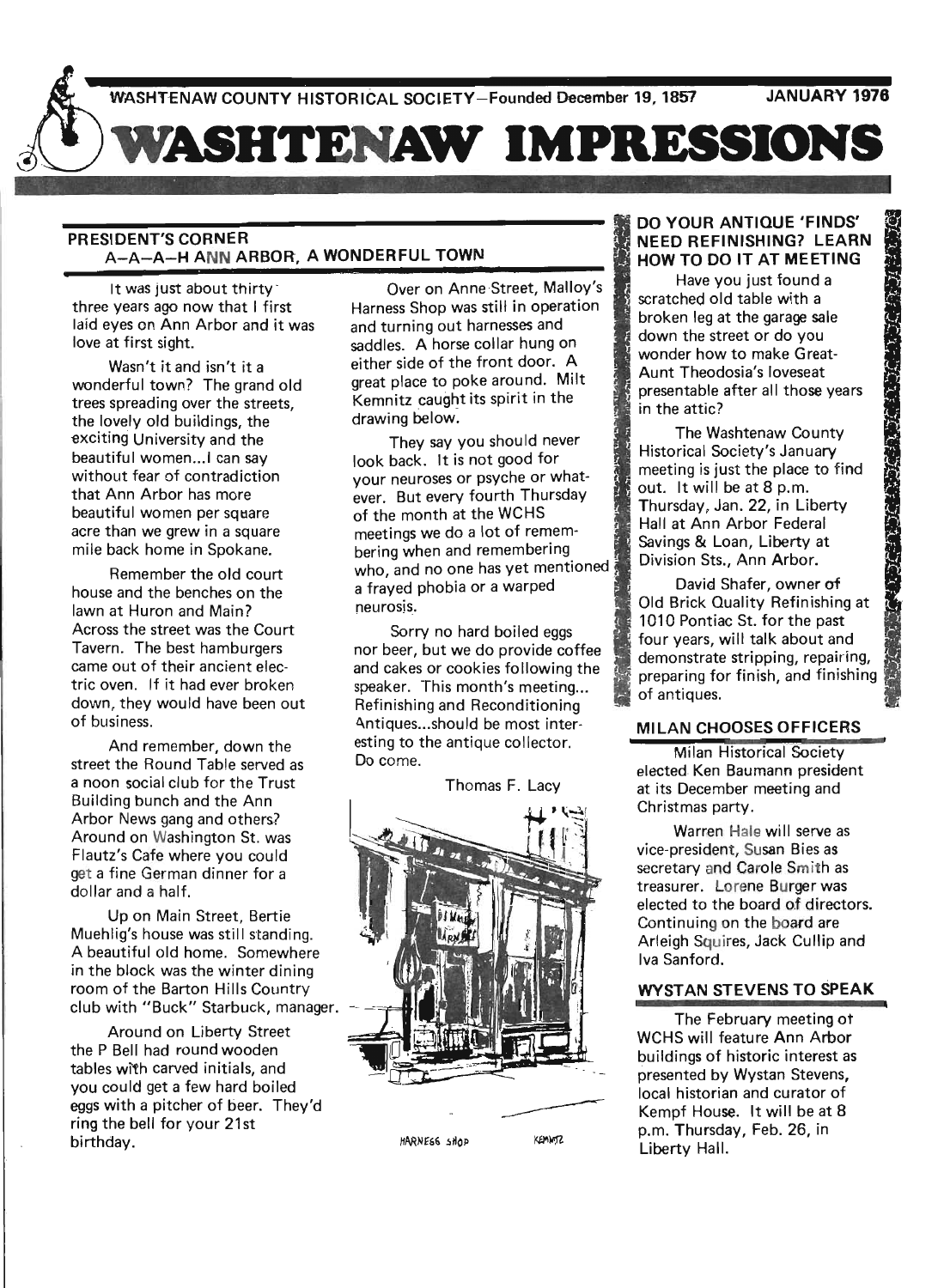# **WI LSON-WAHR HOUSE**

# **UNKNOWN ARCHITECT'S WORK NOW BAILED**

Candlelight and holiday cheer filled the parlors of the historic Wilson-Wahr house at 126 N. Division St. as the Washtenaw County Historical Society gathered there for a December 21 open house.

The stately old house, the home of prominent citizens, has had some ups and downs. It was once sold at auction at the Court House and it lost its roof in a cyclone in 1919. Further, its architectural style fell into disregard for a number of years.

The house which has more recently been called one of the most perfect of its type-Greek revival-is believed to have been built in the 1840's by Judge Robert S. Wilson. Since 1892 it has been owned and occupied by members of the George Wahr family.

It was the late University of Michigan Professor of Architecture Emil Lorch who wrote "This is one of the most perfect houses of its type and must by all means be preserved." He was state chairman for the Historical American Buildings Survey (HABS).

More recently it has been listed in the National Register of Historic Places and was ranked in the highest category in a local survey.

Prof. Lorch thought the house was built in three units, beginning at the rear, with a dining room between it and the main house.

The house stands on part of the original 160 acres taken up from the government in 1824 by Ann Arbor's co-founder, John Allen. Prof. Lorch found the deed listed a "dwelling" on the lot in 1835.



The Wilson-Wahr house was being rented by Phi Delta Phi fraternity when this picture was made. The Wahr's built and occupied the house next door during that time.

John W. Maynard disposed of the property in 1837 and three transfers later Judge Wilson received a warranty deed from Mark Howard on Oct. 9, 1840.

Judge Wilson sold it to John A. Welles April 10, 1850. Later Welles sister-in-law, Susan S. Welles, widow of John's brother, a hardware merchant, bought it. During her ownership, land for the extension of Ann St. east was donated to the city, according to Mrs. James Sallade, daughter of George Wahr.

Following Mrs. Welles death her daughters sold it to Elizabeth E. Royer in 1880.

Twelve years later following her death, George Wahr happened to be standing outside his book-



store on Main St. across from the Court House when he learned the house was being sold at auction at the Court House. He got it for a high bid of \$7,500. The deed was dated July 25, 1892.

Speaking to WCHS in 1943, Prof. Lorch said, "To American architectural historians, the best known Ann Arbor building is the Judge Wilson-George Wahr house, an outstanding example with Greek Ionic portico of fine proportions, fluted shafts and well-carved capitals of the Attic type. The interior is on an equally high plane in design and well maintained."

His talk was recorded in Washtenaw Impressions, Vol. II, No.1, 1944. His papers in the Michigan Historical Collections in the U-M Bentley Library give further details about the house.

It is made of stucco on brick with a stone foundation and wood cornices and columns, he noted.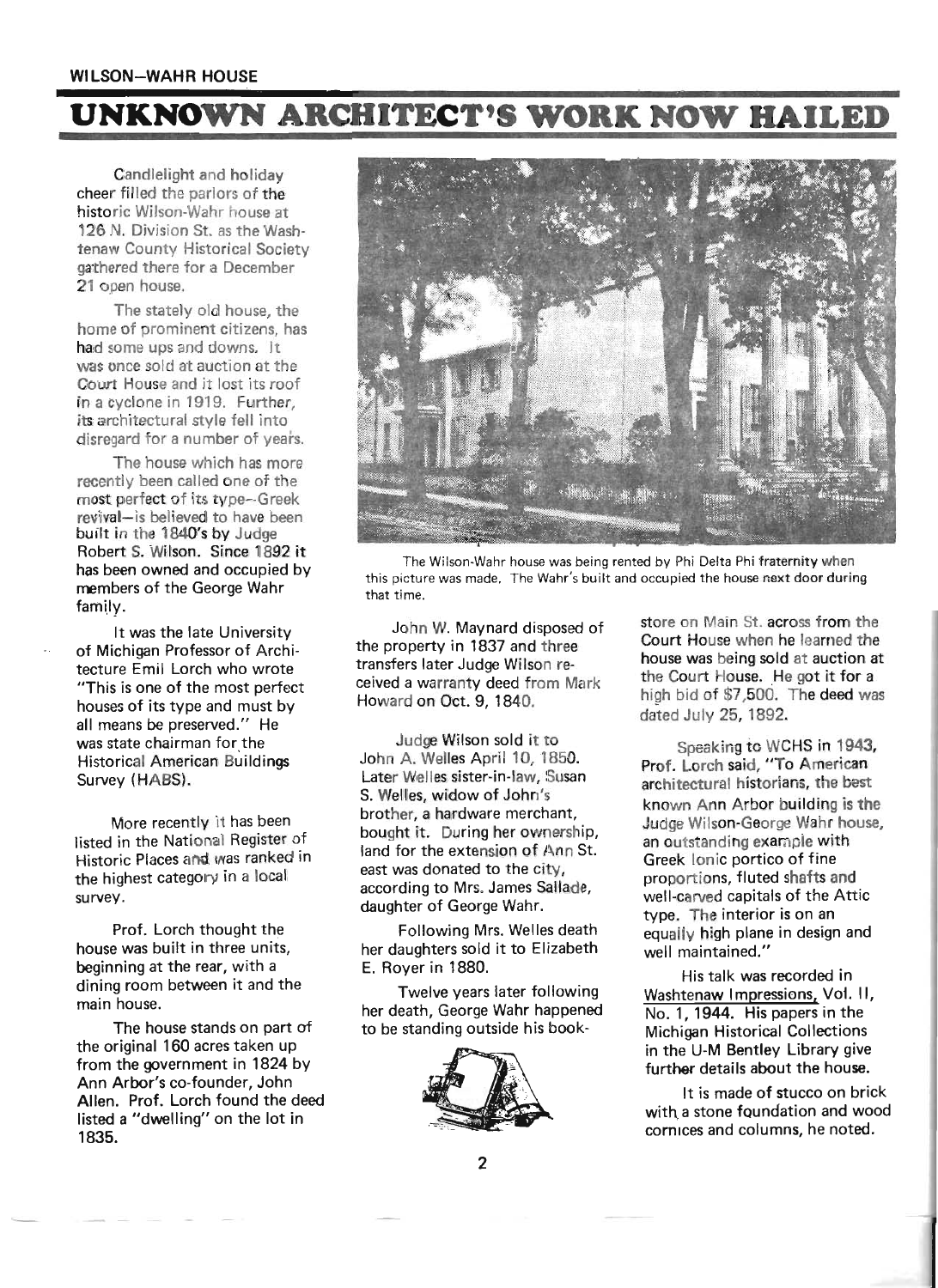"Generations of painting have , not obscured the scoring of the stucco to suggest stone blocks. So also the fluting of the columns is clear as are the spiral lines of the Greek Ionic capitals."

The Greek revival style unit is two parlors deep in Prof. Lorch's words, with side stair hall and part of a small room, the rear part of which is in a lower ceilinged adjoining unit. The two story plain rear part has a north side entrance hall, south bay window and upper floor at lower level than that of the main unit.

The windows originally had outside and inside blinds, he said. The parlor windows rise from floor level and are framed by slender paneled pilasters and a light cornice with good detail, Prof. Lorch noted.

White marble mantles of the parlor fireplaces have roundheaded openings with iron frames. Woodcovered ceilings in the front part are of the John A. Welles period, he notes and wonders if the plaster "failed".

"The substantial walnut stair newel and the balustrade resemble, others of the period."

A 1934 HABS report by a survey worker says the original house had no basement under the front part, but later when this portion was excavated, the walls were not underpinned, but the earth was removed to within three feet of outside walls, and retaining walls built from floor level to grade.

"In the basement, under the dining room, was located the old kitchen-hearth and Dutch oven being still intact." Adz marks are visible on the beam in the front basement furnace room today.

"Although the architect is still unknown," Prof. Lorch writes, "its (the house's) high excellence implies a designer familiar with classical sources, having a skilled carver for capitals."

At the time the front part of ne house was built, Prof. Lorch

notes that there were architects in Detroit and several houses and buildings of good classical design there.

The Greek Revival however was replaced by other styles after 1850. By 1926, Howard Major, an architect, writes in The Domestic Architecture of the Early American Republic, The Greek Revival,

" ... it is high time that Michigan, Ohio, Georgia and Alabama should acquire for posterity some of the Greek Revival buildings which are their only archeological tradition. The Greek Revival is emerging from its days of calumny and neglect, and now a hundred years after its ascendancy, its appreciation is manifest...'



"But a few years ago we knew of the wooden Greek temple under the sobriquet of "Carpenter's Classic"; today we look at it with new interest and recognize it as the architecture of the early American Republic."

The 1934 report notes "A cyclone removed the roof in 1919. In reconstruction the heavy oak framing was disregarded and the roof built in the usual way."

Today the Thomas C. Lacys make their home in a portion of the house. Mrs. Lacy is the former Natalie Sallade, daughter of George Wahr Sallade. His mother was Nathalie Wahr Sallade, daughter of George Wahr. The Lacy's infant son, T. Matthew Lacy, is the fifth generation of the family to live there.

The Lacys have done a considerable amount of redecorating to enhance the house, painting, wallpapering and cleaning the fancy woodwork on ten foot high ceilings of the front rooms. (Lacy vows if he cleans the ceilings again he'll use a scaffold like Michelangelo.)

# DAUGHTER TO TALK ABOUT NOTED QUAKER GENEALOGIST

"Impressions of William Wade Hinshaw, Editor of the American Encyclopedia of Quaker Genealogy" by his daughter, Anne Hinshaw Wing.

That will be the topic of the WCHS Genealogy Section meeting at 2:30 p.m. Sunday. Jan 25, at the Senior Citizens Guild, 502 W. Huron St., Annl Arbor. Before the meeting, a member will be on hand from noon on to discuss problems.

Mr. Hinshaw who was a basso with the Metropolitan Opera moved to Ann Arbor in the "teens" with his family so they could attend the University. While here he owned Root's Music Store at the corner of William and Maynard Sts.

#### HSM PLANS SPRING TOUR

The Historical Society of Michigan will sponsor a spring tour to Charleston and Beaufort, S.C., and Savannah, Ga., March 21-27.

The tour includes guided historic tours as well as air fare and accommodations for six nights at first class hotels, and some meals. The cost is \$398 per person with double occupancy. Reservations are due by Jan. 30. Further details are available from HSM, at 2117 Washtenaw Ave., telephone 769-1828.

# CLARIFIES REMARKS

Thomas F. Lacy wishes to emphasize that at a public hearing on expansion of the Gandy Dancer Restaurant that "1 identified myself as a member of the Washtenaw County Historical Society but did not state that I spoke on behalf of the society."

His remarks were quoted in the January 9, 1976, issue of The Ann Arbor News where he was identified as a member of WCHS. He wishes to clear up any misimpressions.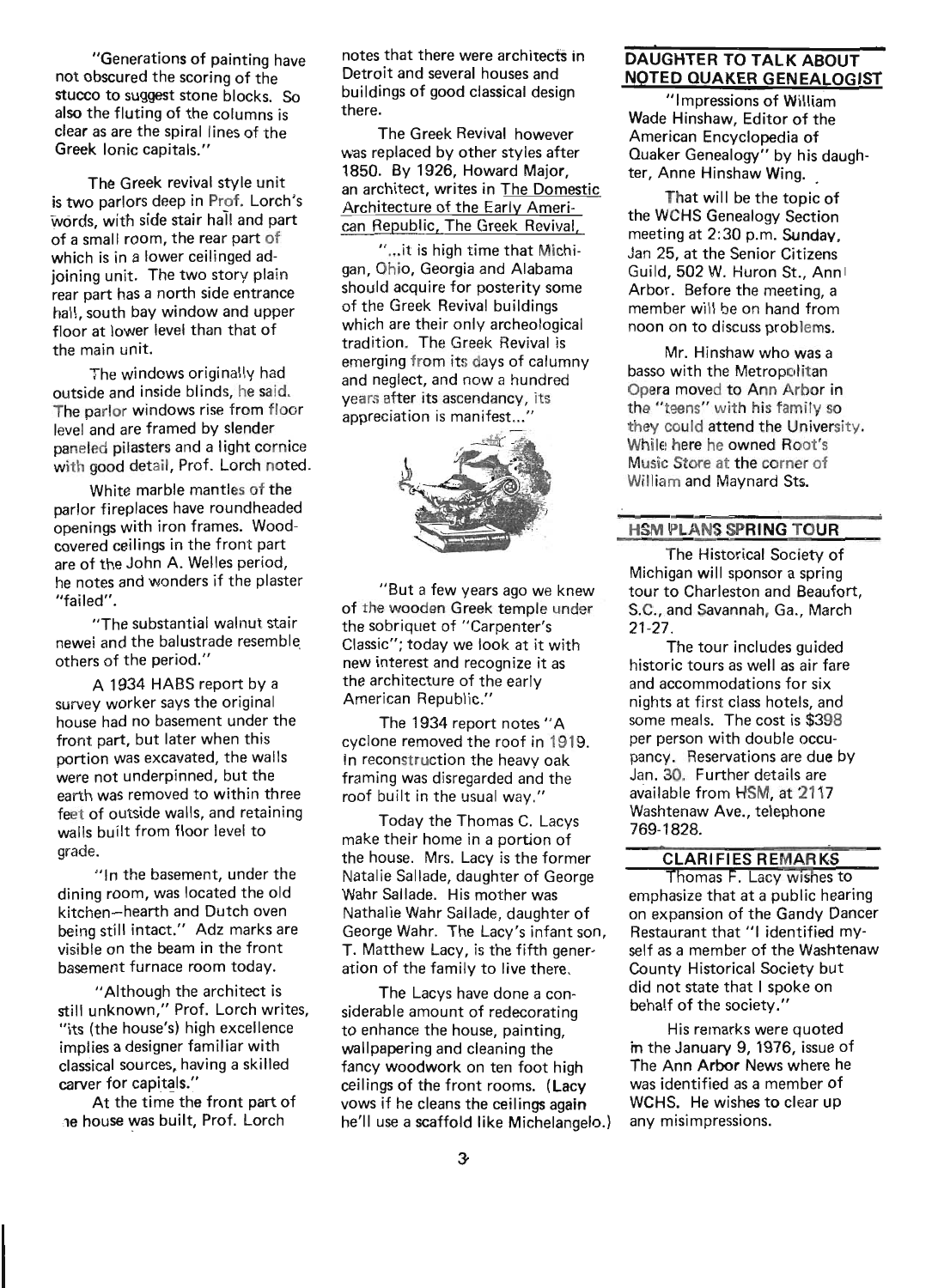#### JUDGE WILSON, REPUTED BUILDER OF WILSON-WAHR HOUSE WAS PROBATE JUDGE, STATE SENATOR IN 1830'S, 1840'S

The man who is believed to have built the Wilson-Wahr house at 126 N. Division St., Robert S. Wilson, an attorney, served Washtenaw County both as a probate judge and state senator in the 1830's and 1840's.

He came from Alleghany County, New York, in 1835, according to Chapman's 1881 History of Washtenaw County. He is described as "a man of ability (who) knew how to influence a jury."

He was elected probate judge in November, 1836, and served one four-year term. In 1843-44 he was elected to the Michigan Senate. In 1855 he moved to Chicago where he served as a police justice for many years. He died early in 1883.

He apparently was a founding member of Washtenaw Chapter No.6 of the Masons, organized Oct. 15, 1849, and active in political affairs.

Two of his letters on political matters to Alpheus Felch, a Michigan Supreme Court Justice, Governor, Senator and U-M law professor, may be found in the Felch papers in the Michigan Historical Collections at the U-M's Bentley Library.

Also his advice, along with that of other judges, apparently encouraged a publisher of the Michigan Argus newspaper, in his fight against setting aside the circuit court system in a judicial reform move.

The publisher, L.W. Cole, is quoted in Samuel Beakes' Past and Present of Washtenaw County, telling how the issue split the Democrats.

When Dr. Denton and John Allen among about 80 of his own party voted against Judge Felch and the Demo-



#### Orlainal at County Building

# JUDGE ROBERT S. WILSON

cratic ticket, "it gave me serious thoughts about the 'course I was to take. But good counsel from Judges Mundy, Miles, Fletcher, Wilson and others" encouraged him, Cole wrote.

The fight was successful although his subscribers were down to only 50 during the "battle". Later when he disposed of The Argus there were 1 ,800 he said.



# CHELSEA ELECTS OFFICERS

Marian Sprague is the new president of the Chelsea Area Historical Society. Marie Petsch is vice-president; Carla Schwarze, secretary; and Alice Thornton, treasurer. Ann Feeney is the new member of the board of directors.<br>Officers of the year old

society were elected in December.

# DRIVERS HAD TO STOP

Attesting to the unnerving effect of noisy automobiles on "old Dobbin" was a Michigan law in effect from 1905-1928 requiring drivers to stop their cars, turn off the engine and, if necessary, render assistance to drivers of horsedrawn vehicles.

The law is recalled by Kenneth Earl Peters in his 1972 master's thesis on "The Good Roads Movement and The Michigan State Highway Department, 1905-1917," on file in the Michigan Historical Collections, Bentley Historical Library, U. of M.

# NOTHING IS IMPOSSIBLE

Mr. Smith was tearing the roof off of his barn. His neighbor, Thompson, passing by, stopped and asked him what he was going to do with the old tin.

"That's just what I have been wondering," Smith replied.

"Send it to the Ford Motor Company. They might be able to use it," Thompson suggested. So Smith acted on the suggestion, crated the tin, and shipped it to Detroit.

A few days later he received a very courteous letter from the Ford Motor Company.

"Your car," they wrote, "is one of the worst wrecks we have ever seen, but we'll have it fixed for you within a week or ten days."

#### NEW NAME FOR TIN LIZZIE

"Absolutely the newest name for the Ford was given in a letter by a reader in which he speaks of his'Rattle-ac'."

From Ford Smiles: All the Best \_ lJrrent Jokes About A Rattling Go od -Car, gathered by Carleton B. Case, Shrew esbury Pub lish ing Co., Ch icago, 1917.



Editor: Alice Ziegler, Phone 663-8826 Keyllnlng: Dorothy Wood and Anna Thorsch Printing and Typesetting: Courtesy of Ann Arbor Federal Savings & Loan and Drury. Lacy. Inc.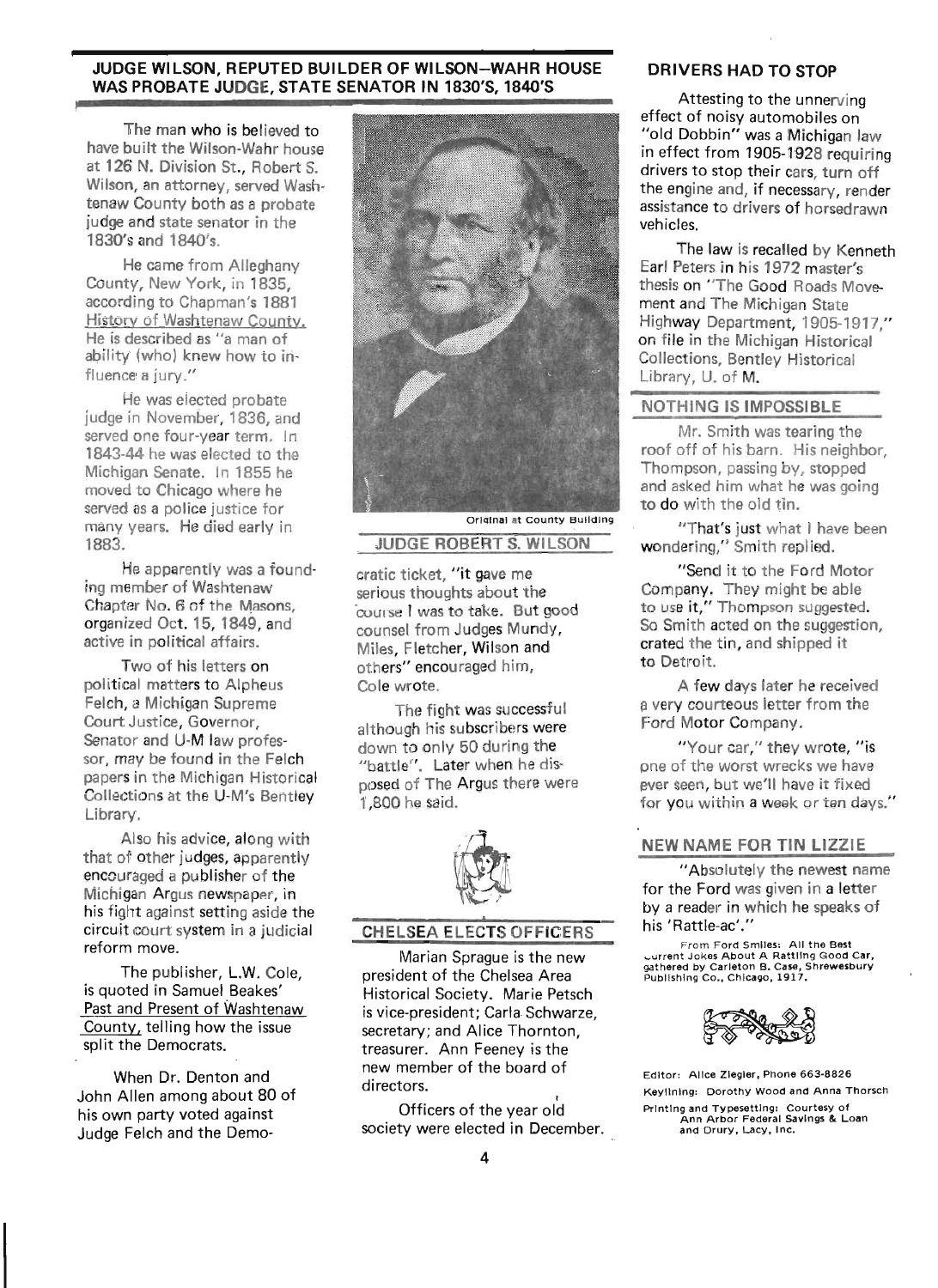#### GEORGE WAHR, A NAME LONG ASSOCIATED WITH BOOKS HERE. BOUGHT GREEK REVIVAL DIVISION ST. HOME AT AUCTION

George Wahr is a name that has been associated with book selling in Ann Arbor since 1883.

The name survives today in the George Wahr Publishing Co. at 304% S. State although the two stores that were familiar to generations of city and rural pupils and University students are now closed.

In the days before "free" textbooks issued by the schools, a trip to Wahr's was almost as certain as the beginning of school because the Main St. store handled the texts used in all the rural and city schools.

The young George Wahr bought the "Wilson-Wahr" house at 126 N. Division St. in 1892 when he chanced to learn it was being auctioned at the Court House across the street from his Main Street store and submitted the high bid.

Like many other local business men he was of German ancestry. His parents emigrated from Germany in 1835. He was born in this county Feb. 18, 1861, near Chelsea but went to school in Ann Arbor.

The Portrait and Biographical Album of Washtenaw County, Michigan. 1891, lists him as "a successful dealer in the book and stationery trade who has his establishment at No. 4 N. Main St ."

No.4 N. Main St. was later 105 N. Main, now on the site of the park where the Municipal Court Bldg. burned a few years ago. The building was earlier known as the Ann Arbor Savings Bank Bldg.

The 1896 Ann Arbor and Ypsilanti City Directory (one volume) lists "George Wahr, Books, Stationery, Wallpaper, Window Shades and Mouldings, 4. Main N. and 20 State S." The two stores both had the same phone number, "26", but two rings for Main St. and three rings for State St.

Young George Wahr had begun as a clerk in John Moore's book store, then became a partner



in Osius and Co. and later bought out his partner.

On Sept. 10, 1884, he married Miss Emma Stabler, daughter of Fred Stabler, a prominent stock broker of Ann Arbor, according to the Biographical Album.

The couple's only child, Nathalie, later Mrs. James A. Sallade, died Oct. 3, 1973 at age 87. Her only child, George Wahr Sallade, a local attorney, still owns the publishing business. The Main St. store was closed in 1957, the State St. store in 1972.

The publishing company specializes in University text books, though in a slight departure, it recently published an autobiography of retired University History Professor Preston Siosson.

Part of the heritage of many years in the book business is Sallade's large collection of books including signed first editions by Hemingway.

# COUNTY CALENDAR

Dexter Historical Society-- 7:30 p.m. Thursday, Jan. 29, Wylie School Cafetorium. President Norma McAllister will show her slides of Shaker Village, Kentucky. A second slide show will be on restored buildings in the Smoky Mountains. Tourists can now stay and eat in some of the original buildings at Shaker Village she explained.

\*\*\*

Milan Historical Society--. 7:30 p.m. third Wednesday of month at Milan Community House.

\*\*\*

Salem Historical Society-- 7:30 p.m. Monday, January 19, at home of President Doris Gillahan, 9629 Six Mile Rd., Salem. Meeting monthly on third Monday at Gillahans or across street at township hall. Plan to set up committees to collect Salem history.

\*\*\*

Saline Area Historical Society--8 p.m. Tuesday, Jan. 20, in Blue Lounge of Saline High School. (A member will be at the auditorium door to guide meetinggoers.) Bess Tefft, a local author and historian, will speak on "The First Ten Years of Agriculture in Washtenaw County, 1820-1830," a period when almost everybody was a farmer. She will touch on different kinds of rural homes including the old adobe brick home in which she lives on Textile Rd. Visitors welcome.

\*\*\*

Ypsilanti Historical Society-- 3-5 p.m. Sunday, Jan. 25, at the Ladies Literary Club, 218 N. Washington St.

Sunday, January 18 from 2-4 p.m. Mrs. David Pennington of Ann Arbor will bring some of her extensive collection of spinning wheels and demonstrate spinning at the Ypsilanti Historical Museum, 220 N. Huron St.